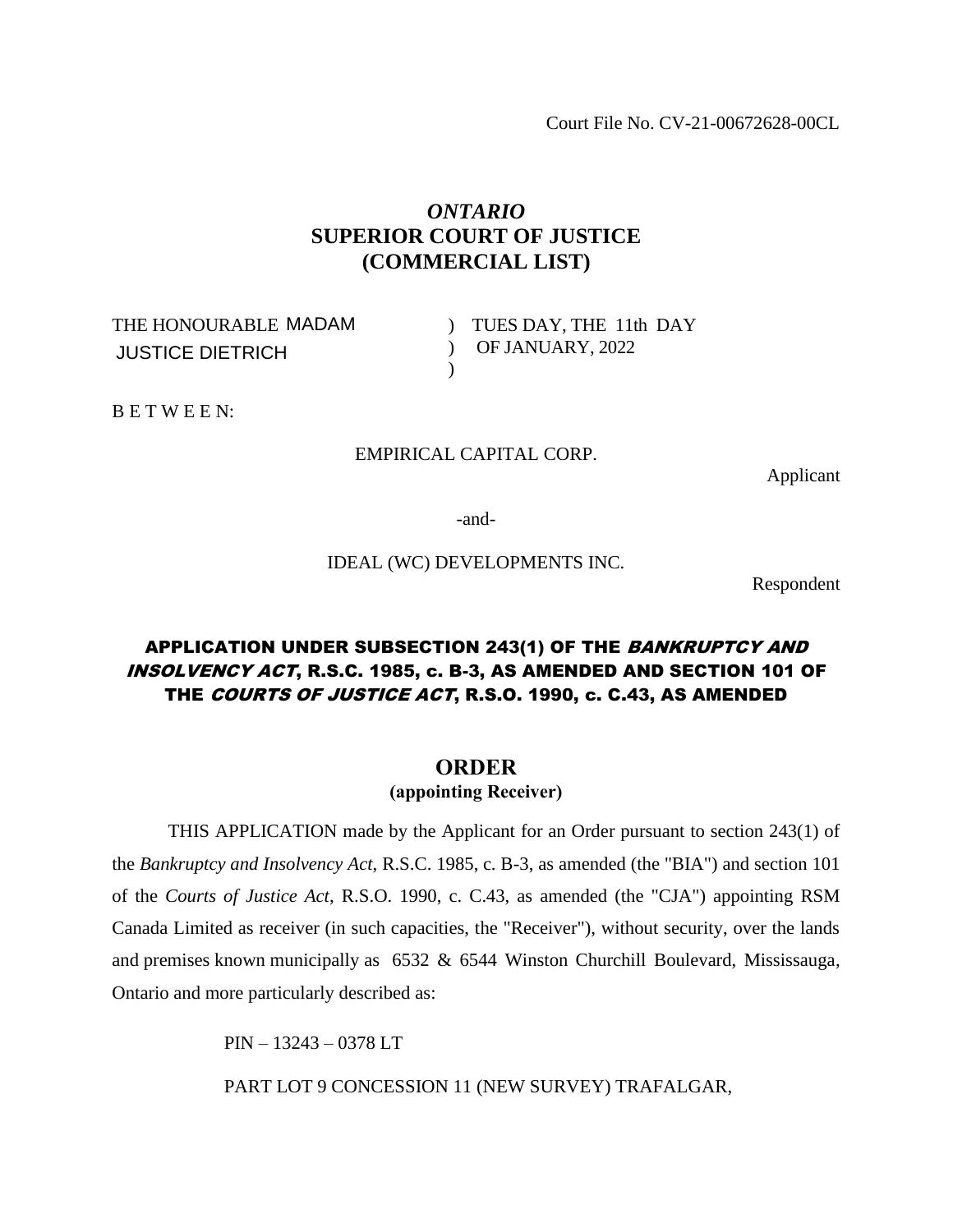DESIGNATED AS PART 1, PLAN 43R37427; CITY OF MISSISSAUGA; and PIN – 13243 – 0269 LT PCL BLOCK 19-1, SEC 43M932; BLK 19, PL 43M932; CITY OF MISSISSAUGA

(collectively the "**Property**") owned by Ideal (WC) Developments Inc. (the "**Debtor**") was heard today via Video Conference.

ON READING the affidavit of Abraham Strahl sworn November 24, 2021 and the Exhibits thereto and on hearing the submissions of counsel for the Applicant, and on reading the consent of RSM Canada Limited to act as the Receiver.

# **SERVICE**

1. THIS COURT ORDERS that the time for service of the Notice of Application and the Application is hereby abridged and validated so that this application is properly returnable today and hereby dispenses with further service thereof.

### **APPOINTMENT**

2. THIS COURT ORDERS that pursuant to section 243(1) of the BIA and section 101 of the CJA, RSM Canada Limited is hereby appointed Receiver, without security, of the Property and for all of the assets, undertakings and properties of the Debtor acquired for, or used in relation to the Property, including all proceeds thereof (together with the Property, hereinafter collectively referred to as the "**Property**").

# **RECEIVER'S POWERS**

3. THIS COURT ORDERS that the Receiver is hereby empowered and authorized, but not obligated, to act at once in respect of the Property and, without in any way limiting the generality of the foregoing, the Receiver is hereby expressly empowered and authorized to do any of the following where the Receiver considers it necessary or desirable: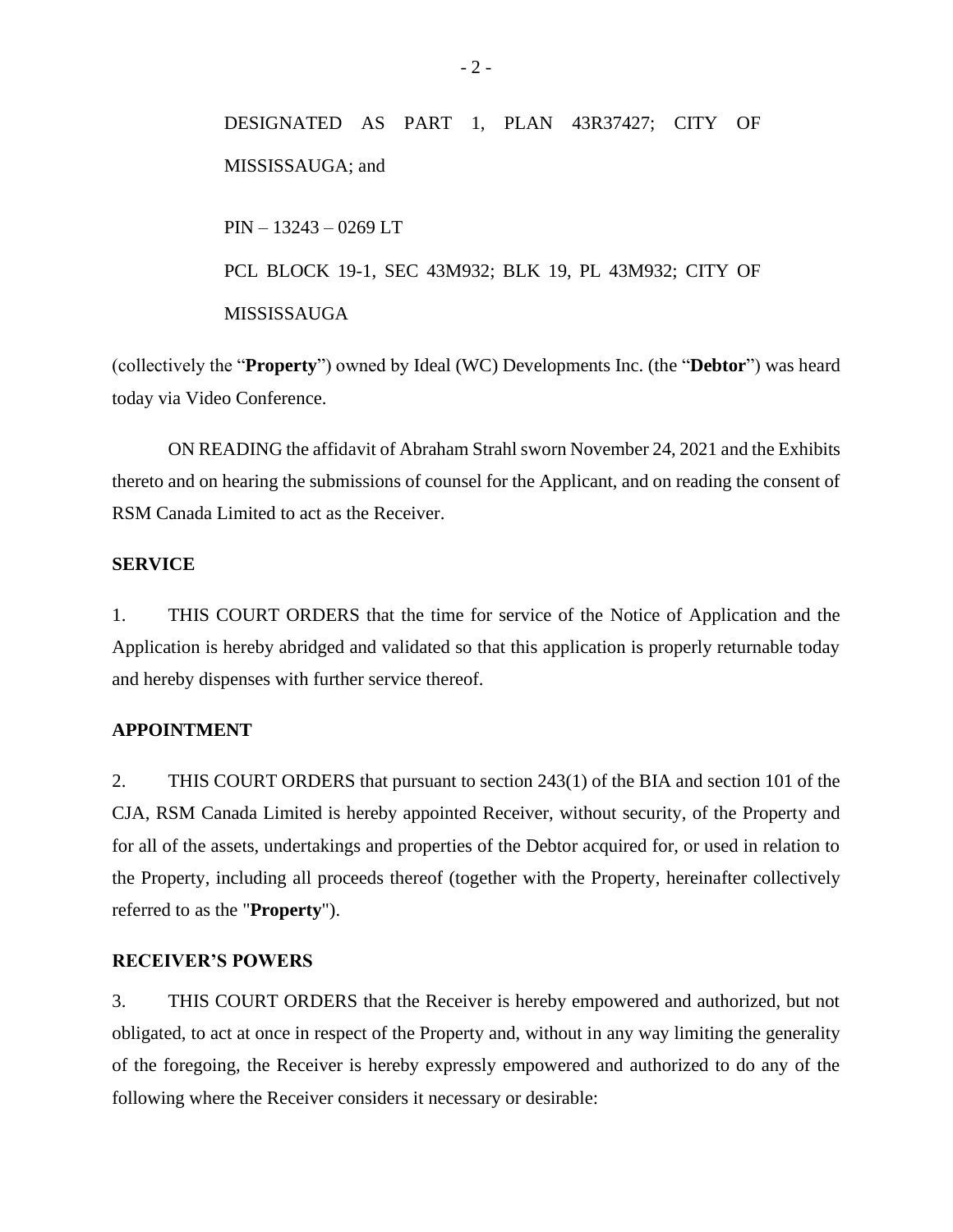- (a) to take possession of and exercise control over the Property and any and all proceeds, receipts and disbursements arising out of or from the Property;
- (b) to receive, preserve, and protect the Property, or any part or parts thereof, including, but not limited to, the changing of locks and security codes, the relocating of Property to safeguard it, the engaging of independent security personnel, the taking of physical inventories and the placement of such insurance coverage as may be necessary or desirable;
- (c) to manage the Property, including the powers to enter into any agreements, incur any obligations in the ordinary course of business, or cease to perform any contracts of the Debtor in respect of the Property;
- (d) to engage consultants, appraisers, agents, experts, real estate brokers, auditors, accountants, managers, counsel and such other persons from time to time and on whatever basis, including on a temporary basis, to assist with the exercise of the Receiver's powers and duties, including without limitation those conferred by this Order;
- (e) to receive and collect all monies and accounts now owed or hereafter owing to the Debtor in respect of the Property and to exercise all remedies of the Debtor in respect of the Property in collecting such monies, including, without limitation, to enforce any security held by the Debtor in respect of the Property;
- (f) to settle, extend or compromise any indebtedness owing to the Debtor in respect of the Property;
- (g) to execute, assign, issue and endorse documents of whatever nature in respect of any of the Property, whether in the Receiver's name or in the name and on behalf of the Debtor, for any purpose pursuant to this Order;
- (h) to initiate, prosecute and continue the prosecution of any and all proceedings and to defend all proceedings now pending or hereafter instituted with respect to the Property or the Receiver, and to settle or compromise any such proceedings. The authority hereby conveyed shall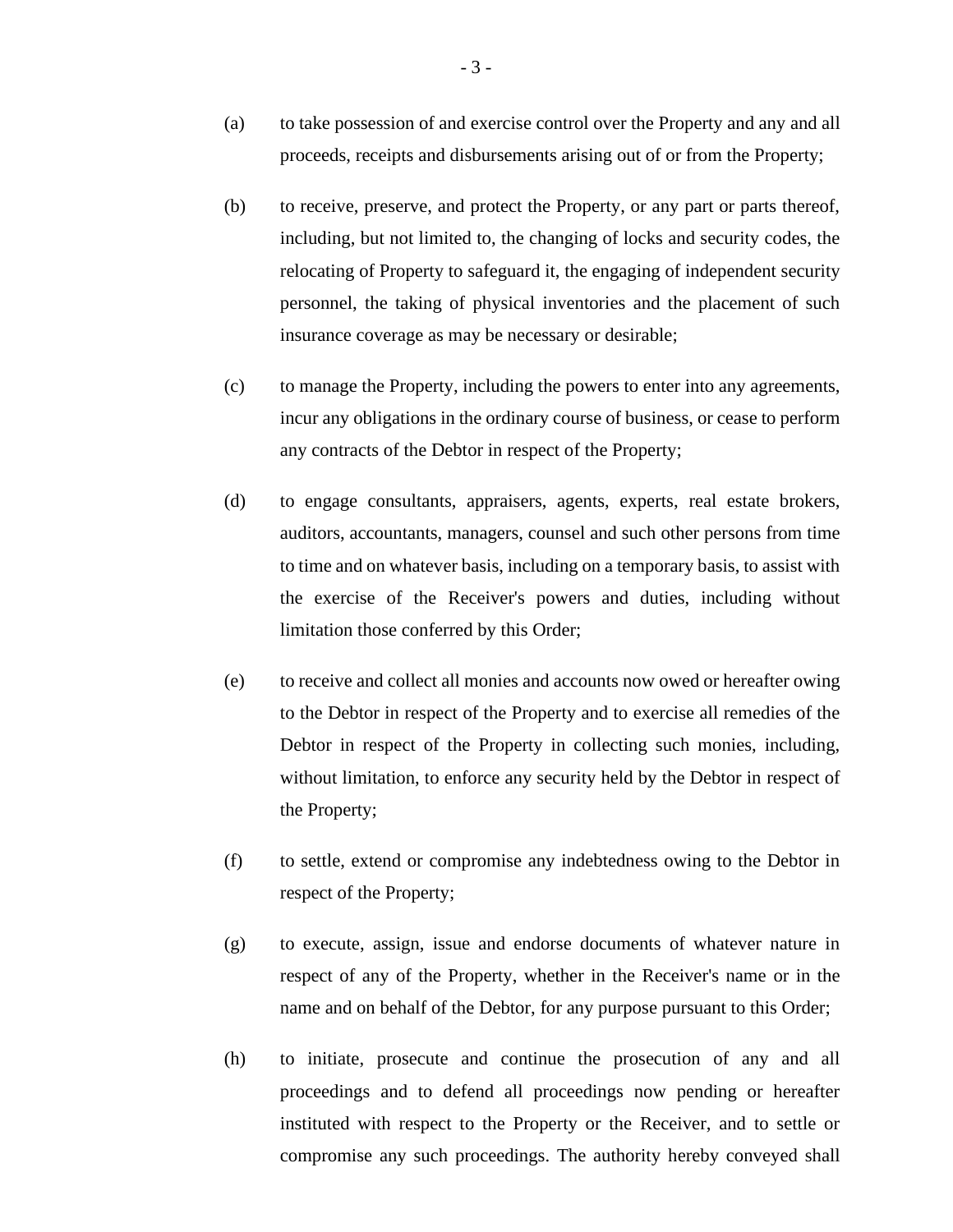extend to such appeals or applications for judicial review in respect of any order or judgment pronounced in any such proceeding;

- (i) to market any or all of the Property, including advertising and soliciting offers in respect of the Property or any part or parts thereof and negotiating such terms and conditions of sale as the Receiver in its discretion may deem appropriate;
- (j) to sell, convey, transfer, lease or assign the Property or any part or parts thereof out of the ordinary course of business, with the approval of this Court and notice under subsection 63(4) of the Ontario *Personal Property Security Act*, or section 31 of the Ontario *Mortgages Act*, as the case may be, shall not be required;
- (k) to apply for any vesting order or other orders necessary to convey the Property or any part or parts thereof to a purchaser or purchasers thereof, free and clear of any liens or encumbrances affecting such Property; other than such permitted encumbrances as may be acceptable to the purchaser or rights that run with the land;
- (l) to report to, meet with and discuss with such affected Persons (as defined below) as the Receiver deems appropriate on all matters relating to the Property and the receivership, and to share information, subject to such terms as to confidentiality as the Receiver deems advisable;
- (m) to register a copy of this Order and any other Orders in respect of the Property against title to any of the Property;
- (n) to apply for any permits, licences, approvals or permissions in respect of the Property as may be required by any governmental authority and any renewals thereof for and on behalf of and, if thought desirable by the Receiver, in the name of the Debtor;
- (o) to enter into agreements with any trustee in bankruptcy appointed in respect of the Debtor, including, without limiting the generality of the foregoing,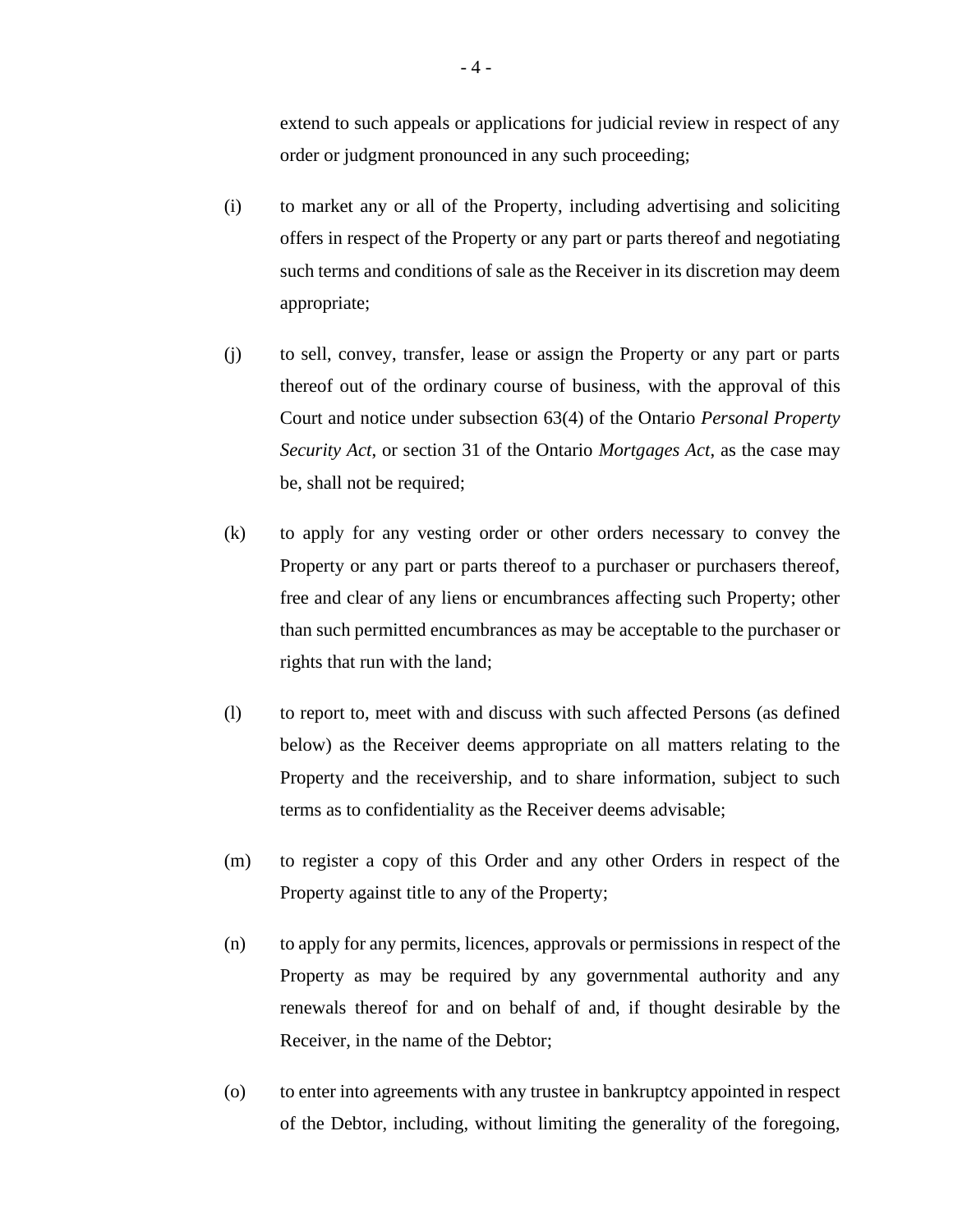the ability to enter into occupation agreements for any Property owned or leased by the Debtor;

- (p) to exercise any shareholder, partnership, joint venture or other rights which the Debtor may have in respect of the Property; and
- (q) to take any steps reasonably incidental to the exercise of these powers or the performance of any statutory obligations,

and in each case where the Receiver takes any such actions or steps, it shall be exclusively authorized and empowered to do so, to the exclusion of all other Persons (as defined below), including the Debtor, and without interference from any other Person.

### **DUTY TO PROVIDE ACCESS AND CO-OPERATION TO THE RECEIVER**

4. THIS COURT ORDERS that (i) the Debtor, (ii) all of its current and former directors, officers, employees, agents, accountants, legal counsel and shareholders, and all other persons acting on their instructions or behalf, and (iii) all other individuals, firms, corporations, governmental bodies or agencies, or other entities having notice of this Order (all of the foregoing, collectively, being "Persons" and each being a "Person") shall forthwith advise the Receiver of the existence of any Property in such Person's possession or control, shall grant immediate and continued access to the Property to the Receiver, and shall deliver all such Property to the Receiver upon the Receiver's request.

5. THIS COURT ORDERS that all Persons shall forthwith advise the Receiver of the existence of any books, documents, securities, contracts, orders, corporate and accounting records, and any other papers, records and information of any kind related to the business or affairs of the Debtor relating to the Property, and any computer programs, computer tapes, computer disks, or other data storage media containing any such information (the foregoing, collectively, the "Records") in that Person's possession or control, and shall provide to the Receiver or permit the Receiver to make, retain and take away copies thereof and grant to the Receiver unfettered access to and use of accounting, computer, software and physical facilities relating thereto, provided however that nothing in this paragraph 5 or in paragraph 6 of this Order shall require the delivery of Records, or the granting of access to Records, which may not be disclosed or provided to the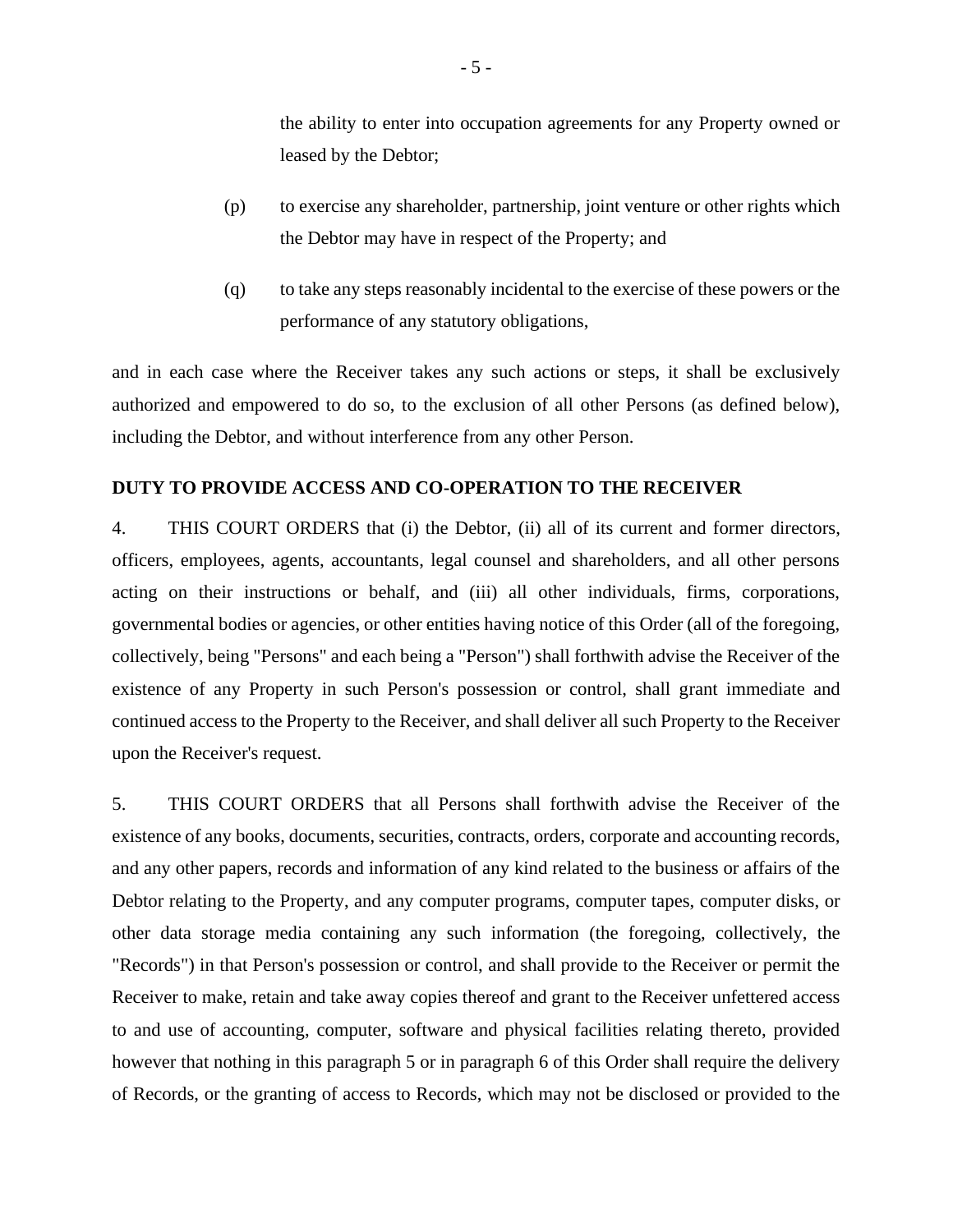Receiver due to the privilege attaching to solicitor-client communication or due to statutory provisions prohibiting such disclosure.

6. THIS COURT ORDERS that if any Records are stored or otherwise contained on a computer or other electronic system of information storage, whether by independent service provider or otherwise, all Persons in possession or control of such Records shall forthwith give unfettered access to the Receiver for the purpose of allowing the Receiver to recover and fully copy all of the information contained therein whether by way of printing the information onto paper or making copies of computer disks or such other manner of retrieving and copying the information as the Receiver in its discretion deems expedient, and shall not alter, erase or destroy any Records without the prior written consent of the Receiver. Further, for the purposes of this paragraph, all Persons shall provide the Receiver with all such assistance in gaining immediate access to the information in the Records as the Receiver may in its discretion require including providing the Receiver with instructions on the use of any computer or other system and providing the Receiver with any and all access codes, account names and account numbers that may be required to gain access to the information.

### NO PROCEEDINGS AGAINST THE RECEIVER

7. THIS COURT ORDERS that no proceeding or enforcement process in any court or tribunal (each, a "Proceeding"), shall be commenced or continued against the Receiver except with the written consent of the Receiver or with leave of this Court.

#### **NO PROCEEDINGS AGAINST THE DEBTOR IN RESPECT OF THE PROPERTY**

8. THIS COURT ORDERS that no Proceeding against or in respect of the Property shall be commenced or continued except with the written consent of the Receiver or with leave of this Court and any and all Proceedings currently under way against or in respect of the Property are hereby stayed and suspended pending further Order of this Court.

### **NO EXERCISE OF RIGHTS OR REMEDIES**

9. THIS COURT ORDERS that all rights and remedies against the Debtor in respect of the Property, the Receiver, or affecting the Property, are hereby stayed and suspended except with the written consent of the Receiver or leave of this Court, provided however that this stay and suspension does not apply in respect of any "eligible financial contract" as defined in the BIA, and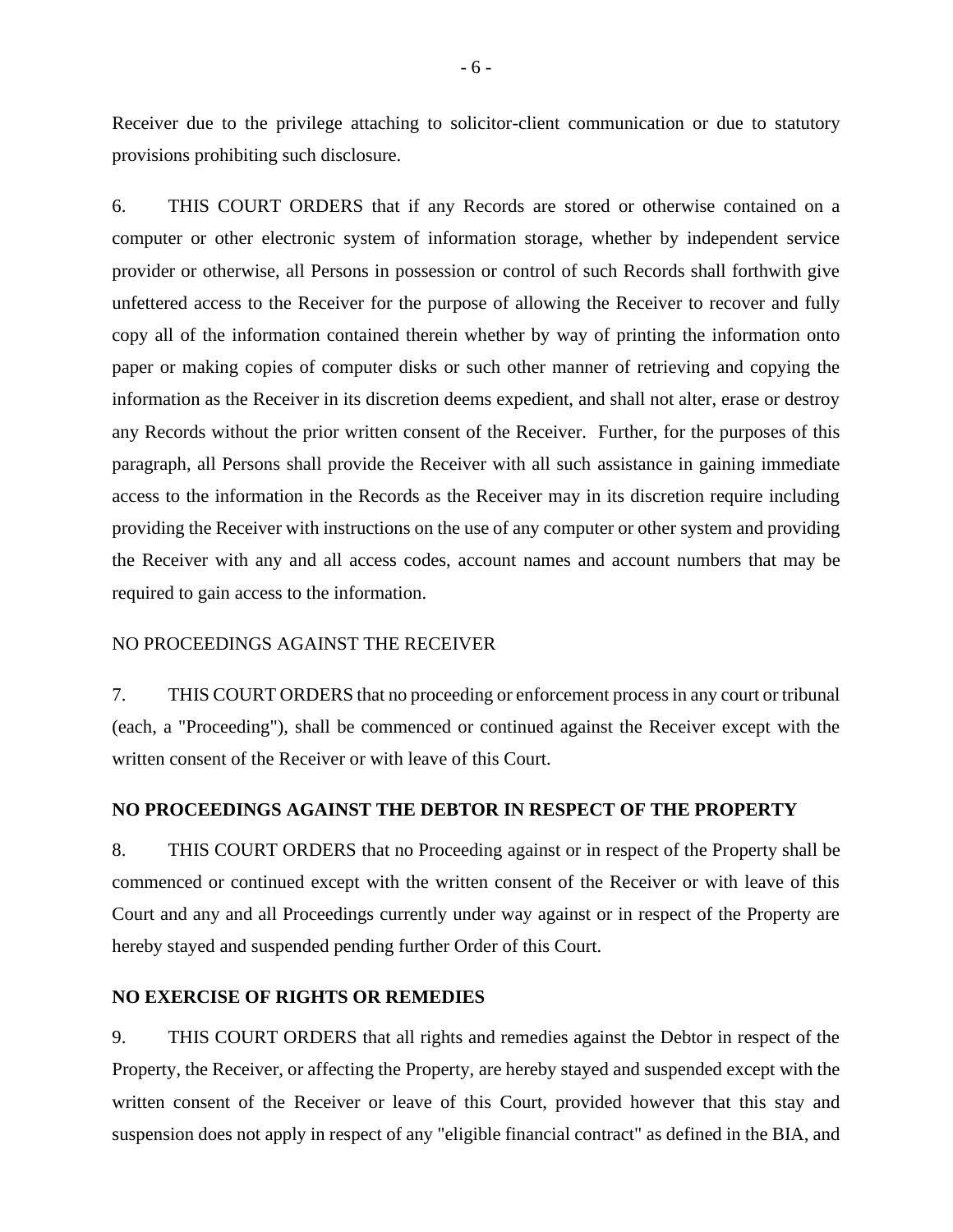further provided that nothing in this paragraph shall (i) empower the Receiver or the Debtor to carry on any business which the Debtor is not lawfully entitled to carry on, (ii) exempt the Receiver or the Debtor from compliance with statutory or regulatory provisions relating to health, safety or the environment, (iii) prevent the filing of any registration to preserve or perfect a security interest, or (iv) prevent the registration of a claim for lien.

### **NO INTERFERENCE WITH THE RECEIVER**

10. THIS COURT ORDERS that no Person shall discontinue, fail to honour, alter, interfere with, repudiate, terminate or cease to perform any right, renewal right, contract, agreement, licence or permit in favour of or held by the Debtor in respect of the Property, without written consent of the Receiver or leave of this Court.

### **CONTINUATION OF SERVICES**

11. THIS COURT ORDERS that all Persons having oral or written agreements with the Debtor in respect of the Property or statutory or regulatory mandates for the supply of goods and/or services, including without limitation, all computer software, communication and other data services, centralized banking services, payroll services, insurance, transportation services, utility or other services to the Debtor in respect of the Property are hereby restrained until further Order of this Court from discontinuing, altering, interfering with or terminating the supply of such goods or services as may be required by the Receiver.

#### **RECEIVER TO HOLD FUNDS**

12. THIS COURT ORDERS that all funds, monies, cheques, instruments, and other forms of payments received or collected by the Receiver from and after the making of this Order from any source whatsoever, including without limitation the sale of all or any of the Property and the collection of any accounts receivable in respect of the Property in whole or in part, whether in existence on the date of this Order or hereafter coming into existence, shall be deposited into one or more new accounts to be opened by the Receiver (the "Post Receivership Accounts"). For certainty, all receipts in respect of the Property shall be deposited into the Post Receivership Accounts and all Permitted Disbursements (defined below) shall be drawn from the Post Receivership Accounts. "Permitted Disbursements" shall include realty taxes, utilities, insurance, maintenance expenses, other reasonable Property-specific expenses, and business expenses associated with the Property. The monies standing to the credit of such Post Receivership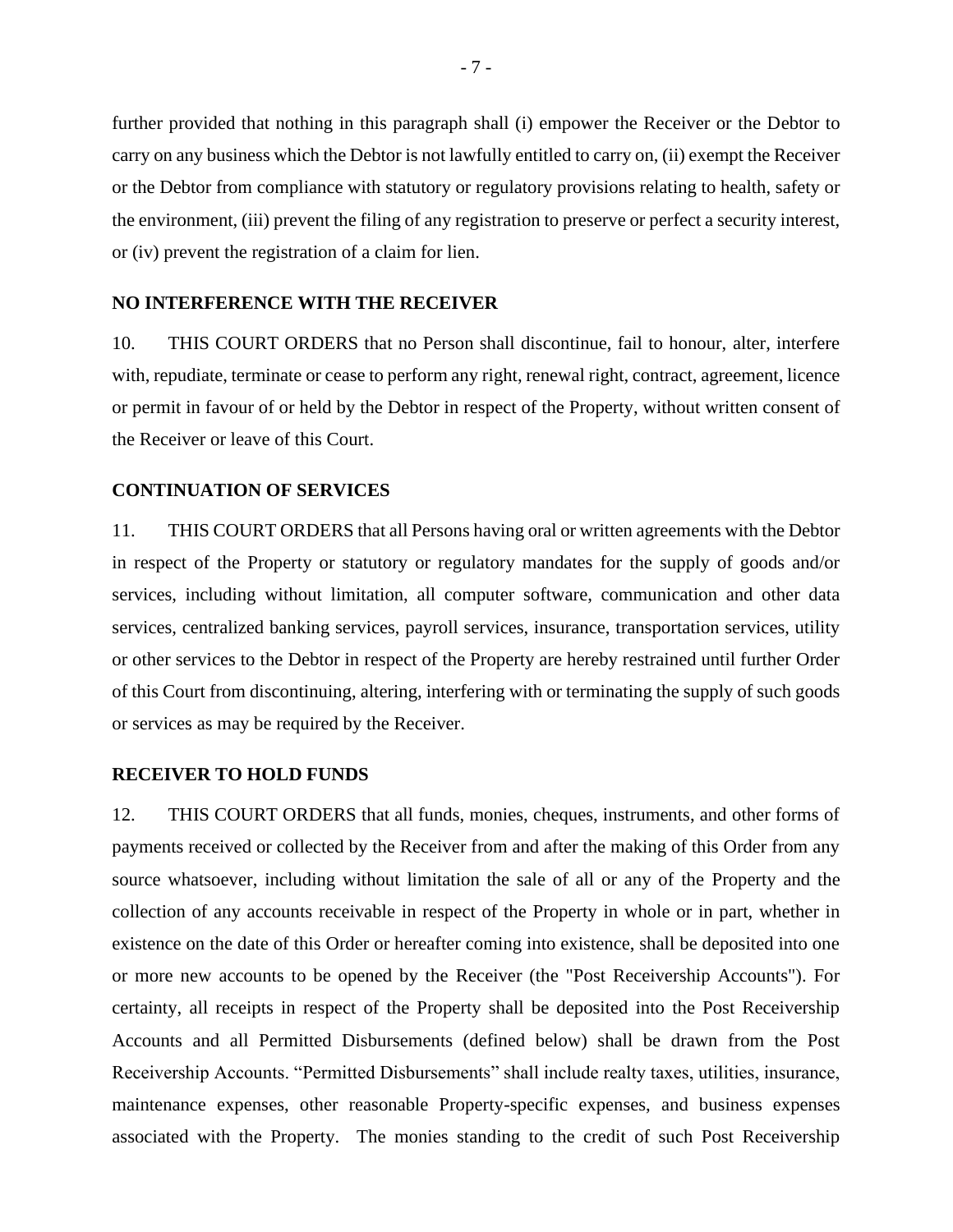Accounts from time to time, net of any disbursements provided for herein, shall be held by the Receiver to be paid in accordance with the terms of this Order or any further Order of this Court.

#### **EMPLOYEES**

13. THIS COURT ORDERS that all employees of the Debtor shall remain the employees of the Debtor. The Receiver shall not be liable for any employee-related liabilities, including any successor employer liabilities as provided for in section  $14.06(1.2)$  of the BIA, other than such amounts as the Receiver may specifically agree in writing to pay, or in respect of its obligations under sections 81.4(5) or 81.6(3) of the BIA or under the *Wage Earner Protection Program Act*.

#### **PIPEDA**

14. THIS COURT ORDERS that, pursuant to clause 7(3)(c) of the Canada *Personal Information Protection and Electronic Documents Act*, the Receiver shall disclose personal information of identifiable individuals to prospective purchasers or bidders for the Property and to their advisors, but only to the extent desirable or required to negotiate and attempt to complete one or more sales of the Property (each, a "Sale"). Each prospective purchaser or bidder to whom such personal information is disclosed shall maintain and protect the privacy of such information and limit the use of such information to its evaluation of the Sale, and if it does not complete a Sale, shall return all such information to the Receiver, or in the alternative destroy all such information. The purchaser of any Property shall be entitled to continue to use the personal information provided to it, and related to the Property purchased, in a manner which is in all material respects identical to the prior use of such information by the Debtor, and shall return all other personal information to the Receiver, or ensure that all other personal information is destroyed.

#### **ACCESS RIGHTS / NO POSSESSION BY THE RECEIVER**

15. THIS COURT ORDERS that the Receiver is authorized to have access to any area of the Property, and to provide access to its agents, or any prospective purchaser of the Property and / or their agents or any other party.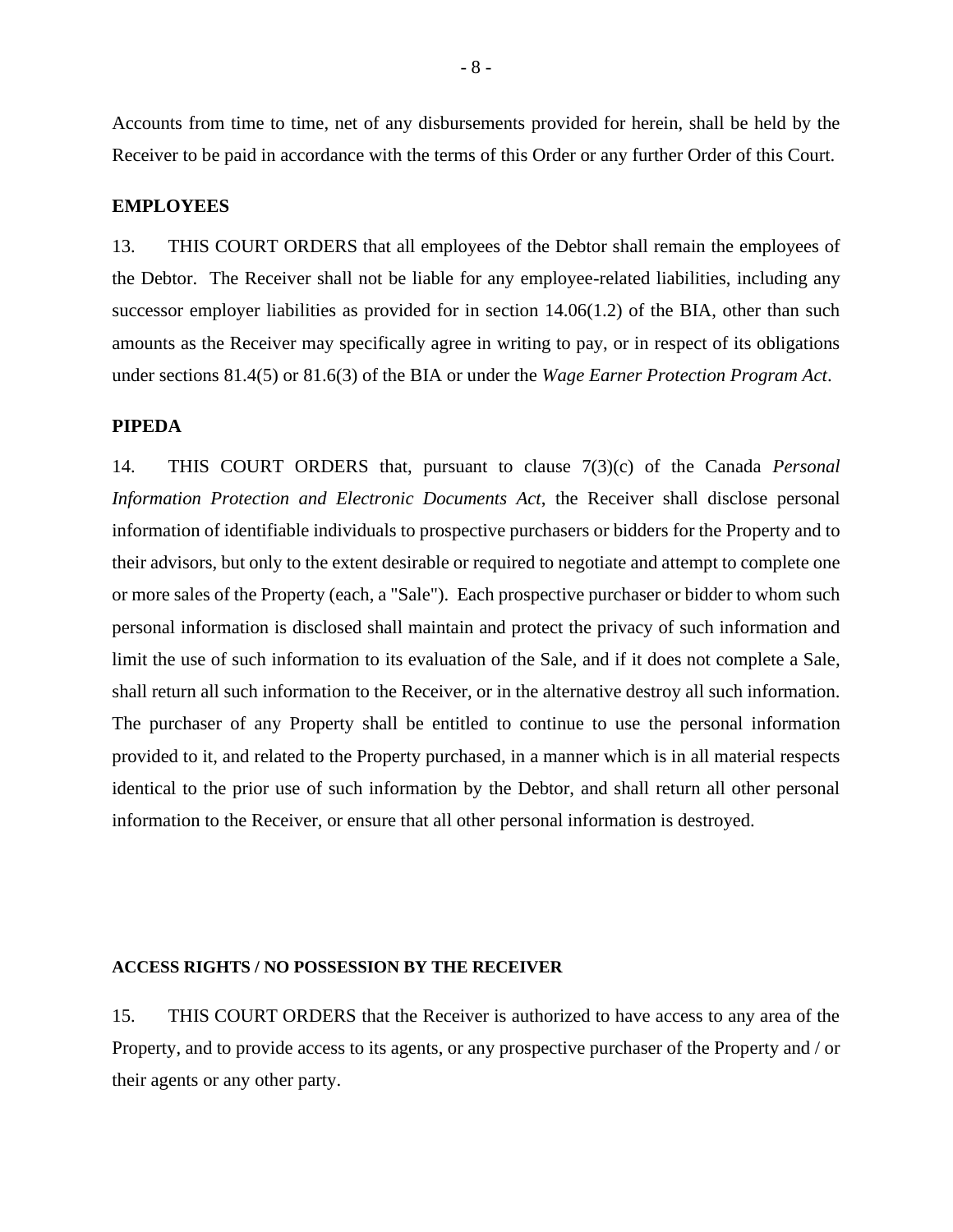16. THIS COURT ORDERS that the Receiver shall not go into possession of the Property. For greater certainty, neither the Receiver nor any other party shall be deemed to be in possession of the Property as a result of: (i) it taking any steps to secure or maintain the Property; (ii) it exercising those access rights provided for under paragraph 15 of this Order or (iii) it exercising those access rights provided for in this paragraph 16.

### **LIMITATION ON ENVIRONMENTAL LIABILITIES**

17. THIS COURT ORDERS that nothing herein contained shall require the Receiver to occupy or to take control, care, charge, possession or management (separately and/or collectively, "Possession") of any of the Property that might be environmentally contaminated, might be a pollutant or a contaminant, or might cause or contribute to a spill, discharge, release or deposit of a substance contrary to any federal, provincial or other law respecting the protection, conservation, enhancement, remediation or rehabilitation of the environment or relating to the disposal of waste or other contamination including, without limitation, the *Canadian Environmental Protection Act*, the Ontario *Environmental Protection Act*, the *Ontario Water Resources Act*, or the Ontario *Occupational Health and Safety Act* and regulations thereunder (the "Environmental Legislation"), provided however that nothing herein shall exempt the Receiver from any duty to report or make disclosure imposed by applicable Environmental Legislation. The Receiver shall not, as a result of this Order or anything done in pursuance of the Receiver's duties and powers under this Order, be deemed to be in Possession of any of the Property within the meaning of any Environmental Legislation, unless it is actually in possession.

### **LIMITATION ON THE RECEIVER'S LIABILITY**

18. THIS COURT ORDERS that the Receiver shall incur no liability or obligation as a result of its appointment or the carrying out the provisions of this Order, save and except for any gross negligence or wilful misconduct on its part, or in respect of its obligations under sections 81.4(5) or 81.6(3) of the BIA or under the *Wage Earner Protection Program Act*. Nothing in this Order shall derogate from the protections afforded the Receiver by section 14.06 of the BIA or by any other applicable legislation.

#### **RECEIVER'S ACCOUNTS**

19. THIS COURT ORDERS that the Receiver and counsel to the Receiver shall be paid their reasonable fees and disbursements, in each case at their standard rates and charges unless otherwise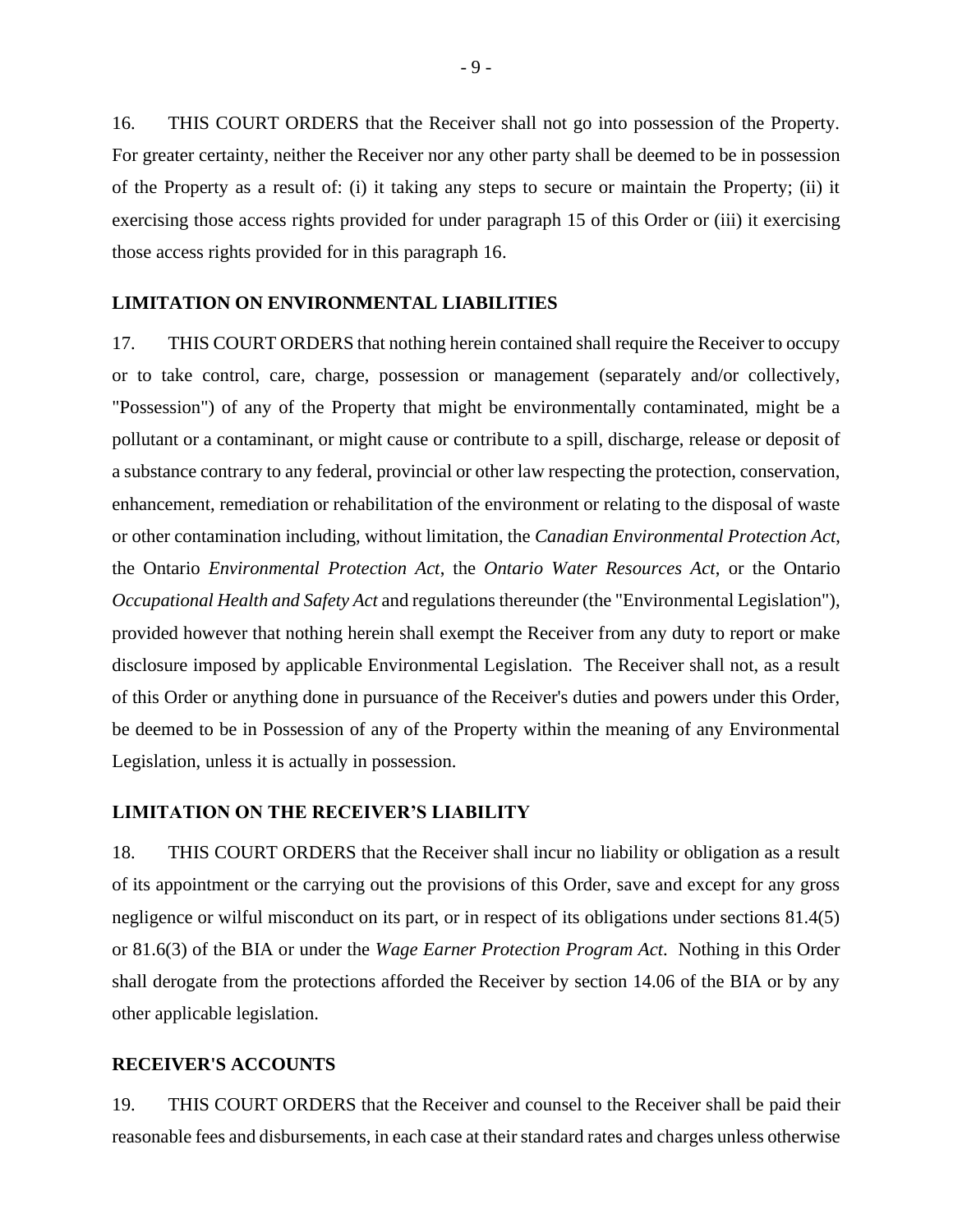ordered by the Court on the passing of accounts, and that the Receiver and counsel to the Receiver shall be entitled to and are hereby granted a charge (the "Receiver's Charge") on the Property, as security for such fees and disbursements, both before and after the making of this Order in respect of these proceedings, and that the Receiver's Charge shall form a first charge on the Property in priority to all security interests, trusts, liens, charges and encumbrances, statutory or otherwise, in favour of any Person, but subject to sections 14.06(7), 81.4(4), and 81.6(2) of the BIA.

20. THIS COURT ORDERS that the Receiver and its legal counsel shall pass its accounts from time to time, and for this purpose the accounts of the Receiver and its legal counsel are hereby referred to a judge of the Commercial List of the Ontario Superior Court of Justice.

21. THIS COURT ORDERS that prior to the passing of its accounts, the Receiver shall be at liberty from time to time to apply reasonable amounts, out of the monies in its hands, against its fees and disbursements, including legal fees and disbursements, incurred at the standard rates and charges of the Receiver or its counsel, and such amounts shall constitute advances against its remuneration and disbursements when and as approved by this Court.

#### **FUNDING OF THE RECEIVERSHIP**

22. THIS COURT ORDERS that the Receiver be at liberty and it is hereby empowered to borrow by way of a revolving credit or otherwise, such monies from time to time as it may consider necessary or desirable, provided that the outstanding principal amount does not exceed \$500,000 (or such greater amount as this Court may by further Order authorize) at any time, at such rate or rates of interest as it deems advisable for such period or periods of time as it may arrange, for the purpose of funding the exercise of the powers and duties conferred upon the Receiver by this Order, including interim expenditures. The whole of the Property shall be and is hereby charged by way of a fixed and specific charge (the "Receiver's Borrowings Charge") as security for the payment of the monies borrowed, together with interest and charges thereon, in priority to all security interests, trusts, liens, charges and encumbrances, statutory or otherwise, in favour of any Person, but subordinate in priority to the Receiver's Charge and the charges as set out in sections 14.06(7), 81.4(4), and 81.6(2) of the BIA.

23. THIS COURT ORDERS that neither the Receiver's Borrowings Charge nor any other security granted by the Receiver in connection with its borrowings under this Order shall be enforced without leave of this Court.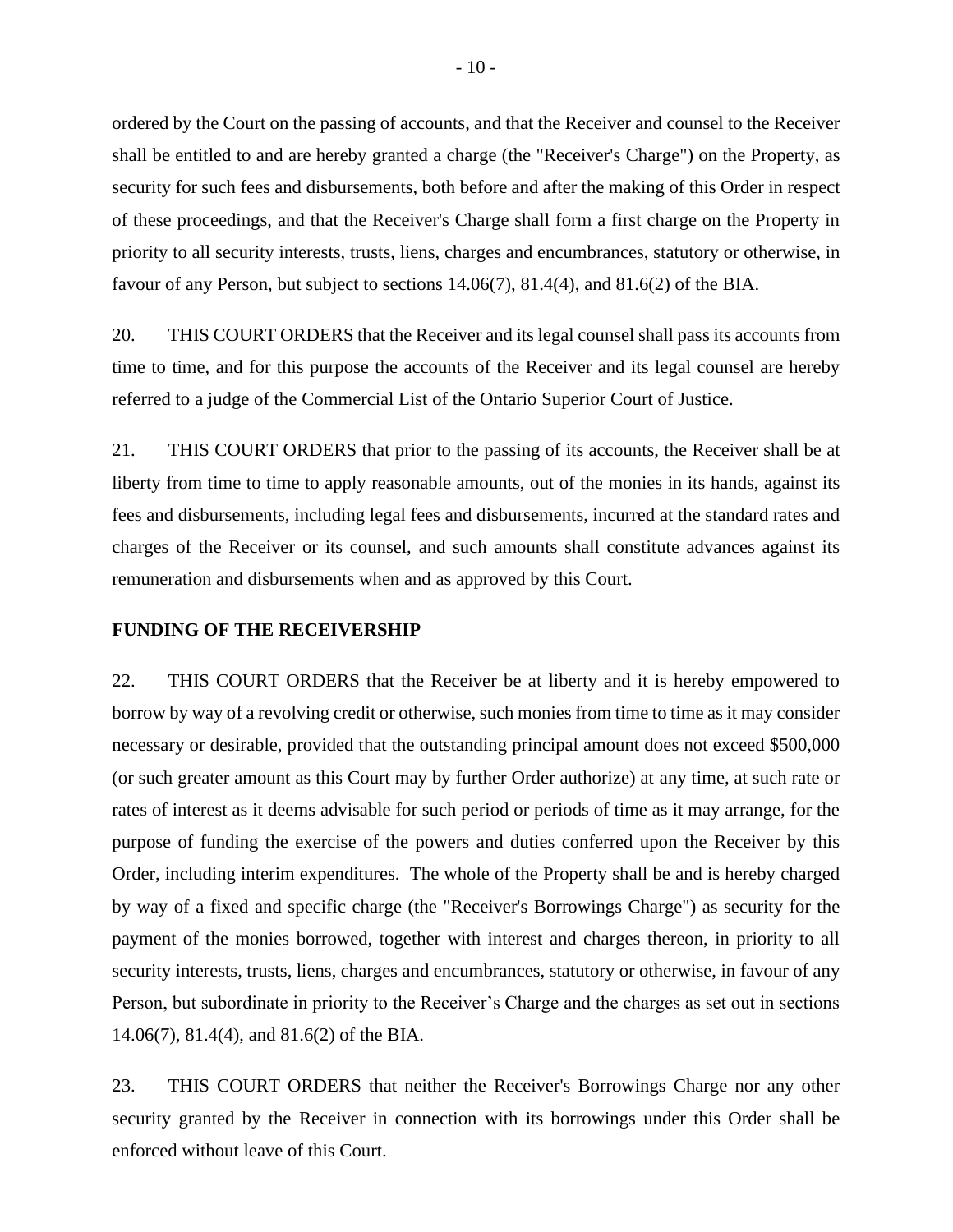24. THIS COURT ORDERS that the Receiver is at liberty and authorized to issue certificates substantially in the form annexed as Schedule "A" hereto (the "Receiver's Certificates") for any amount borrowed by it pursuant to this Order.

25. THIS COURT ORDERS that the monies from time to time borrowed by the Receiver pursuant to this Order or any further order of this Court and any and all Receiver's Certificates evidencing the same or any part thereof shall rank on a *pari passu* basis, unless otherwise agreed to by the holders of any prior issued Receiver's Certificates.

### **SERVICE AND NOTICE**

24 THIS COURT ORDERS that the E-Service Protocol of the Commercial List (the "**Protocol**") is approved and adopted by reference herein and, in this proceeding, the service of documents made in accordance with the Protocol (which can be found on the Commercial List website at http://www.ontariocourts.ca/scj/practice-practice-directions/toronto/e-serviceprotocol/) shall be valid and effective service. Subject to Rule 17.05 this Order shall constitute an order for substituted service pursuant to Rule 16.04 of the Rules of Civil Procedure. Subject to Rule 3.01(d) of the Rules of Civil Procedure and paragraph 21 of the Protocol, service of documents in accordance with the Protocol will be effective on transmission. This Court further orders that a Case Website shall be established in accordance with the Protocol with the following URL www.rsmcanada.com/6532-and-6544-winston-churchill

25. THIS COURT ORDERS that if the service or distribution of documents in accordance with the Protocol is not practicable, the Receiver is at liberty to serve or distribute this Order, any other materials and orders in these proceedings, any notices or other correspondence, by forwarding true copies thereof by prepaid ordinary mail, courier, personal delivery or facsimile transmission to the Debtor's creditors or other interested parties at their respective addresses as last shown on the records of the Debtor and that any such service or distribution by courier, personal delivery or facsimile transmission shall be deemed to be received on the next business day following the date of forwarding thereof, or if sent by ordinary mail, on the third business day after mailing.

### **RETENTION OF LAWYERS**

26. THIS COURT ORDERS that the Receiver may retain solicitors to represent and advise the Receiver in connection with the exercise of the Receiver's powers and duties, including without limitation, those conferred by this Order. The Receiver is specifically authorized and permitted to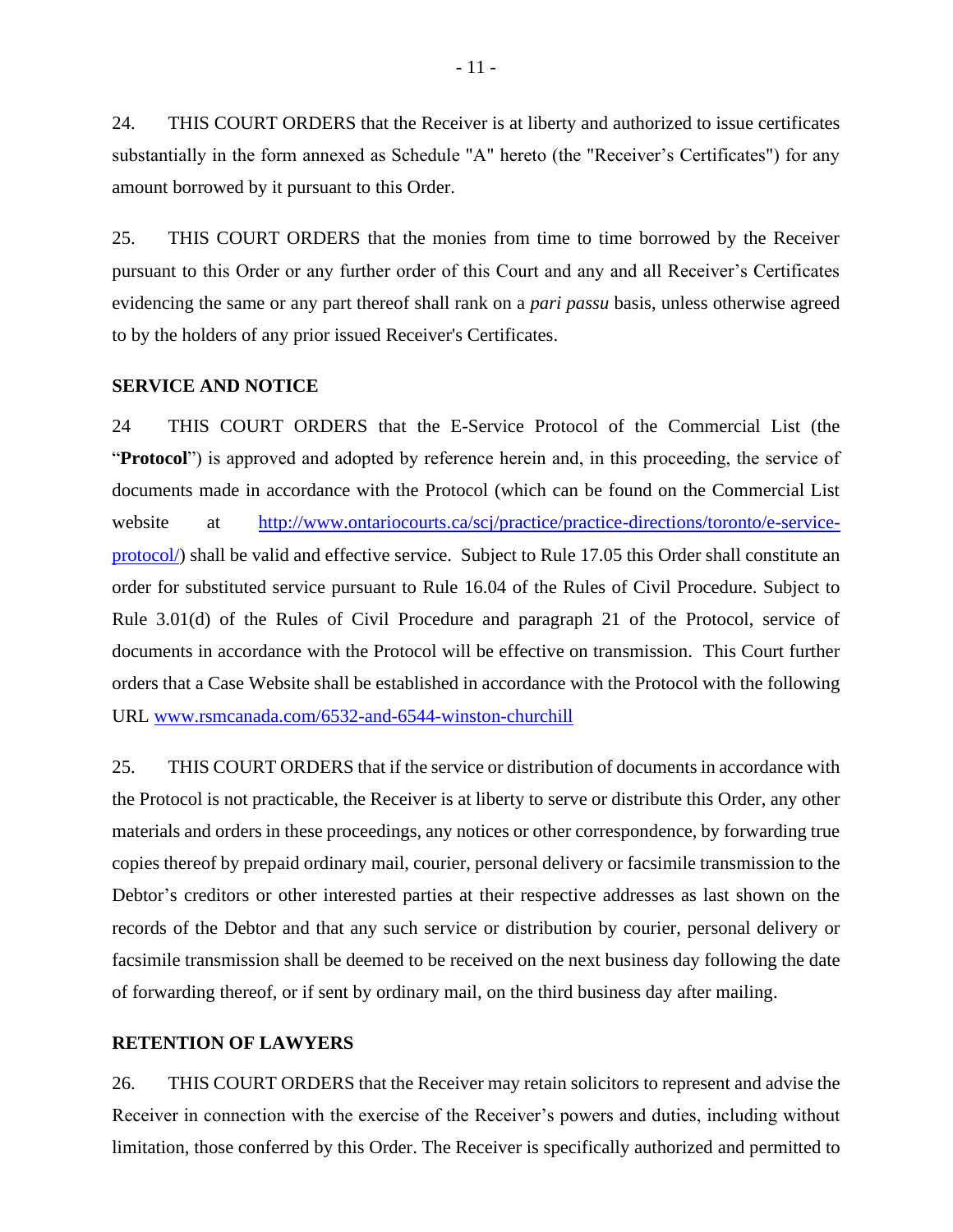use the solicitors for the Applicant herein as its own counsel in respect of any matter where there is no conflict of interest. In respect of any legal advice or issue where a conflict may exist or arise in respect of the Applicant and the Receiver or a third party, the Receiver shall utilize independent counsel.

### **GENERAL**

27. THIS COURT ORDERS that the Receiver may from time to time apply to this Court for advice and directions in the discharge of its powers and duties hereunder.

28. THIS COURT ORDERS that nothing in this Order shall prevent the Receiver from acting as a trustee in bankruptcy of the Debtor.

29. THIS COURT ORDERS that the Land Registry Office for the Land Titles Division of Peel (No. 43) shall register this Order against title to the Property.

30. THIS COURT HEREBY REQUESTS the aid and recognition of any court, tribunal, regulatory or administrative body having jurisdiction in Canada or in the United States to give effect to this Order and to assist the Receiver and its agents in carrying out the terms of this Order. All courts, tribunals, regulatory and administrative bodies are hereby respectfully requested to make such orders and to provide such assistance to the Receiver, as an officer of this Court, as may be necessary or desirable to give effect to this Order or to assist the Receiver and its agents in carrying out the terms of this Order.

31. THIS COURT ORDERS that the Receiver be at liberty and is hereby authorized and empowered to apply to any court, tribunal, regulatory or administrative body, wherever located, for the recognition of this Order and for assistance in carrying out the terms of this Order, and that the Receiver is authorized and empowered to act as a representative in respect of the within proceedings for the purpose of having these proceedings recognized in a jurisdiction outside Canada.

32. THIS COURT ORDERS that the Applicant shall have its costs of this Application, up to and including entry and service of this Order, provided for by the terms of the Applicant's security or, if not so provided by the Applicant's security, then on a substantial indemnity basis to be paid by the Receiver from the funds in the Receiver's possession with such priority and at such time as this Court may determine.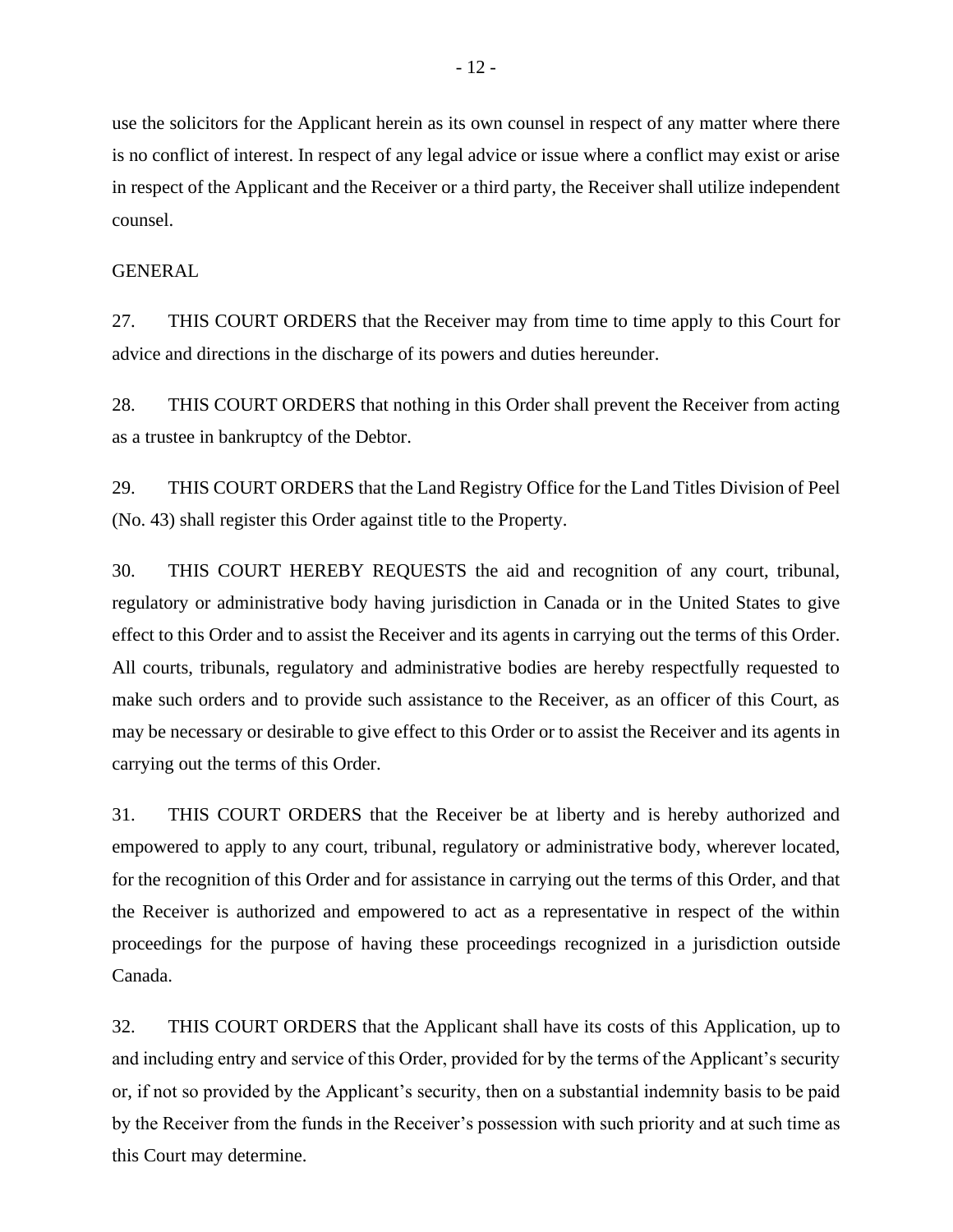33. THIS COURT ORDERS that any interested party may apply to this Court to vary or amend this Order on not less than seven (7) days' notice to the Receiver and to any other party likely to be affected by the order sought or upon such other notice, if any, as this Court may order.

 $\omega$ ietrich J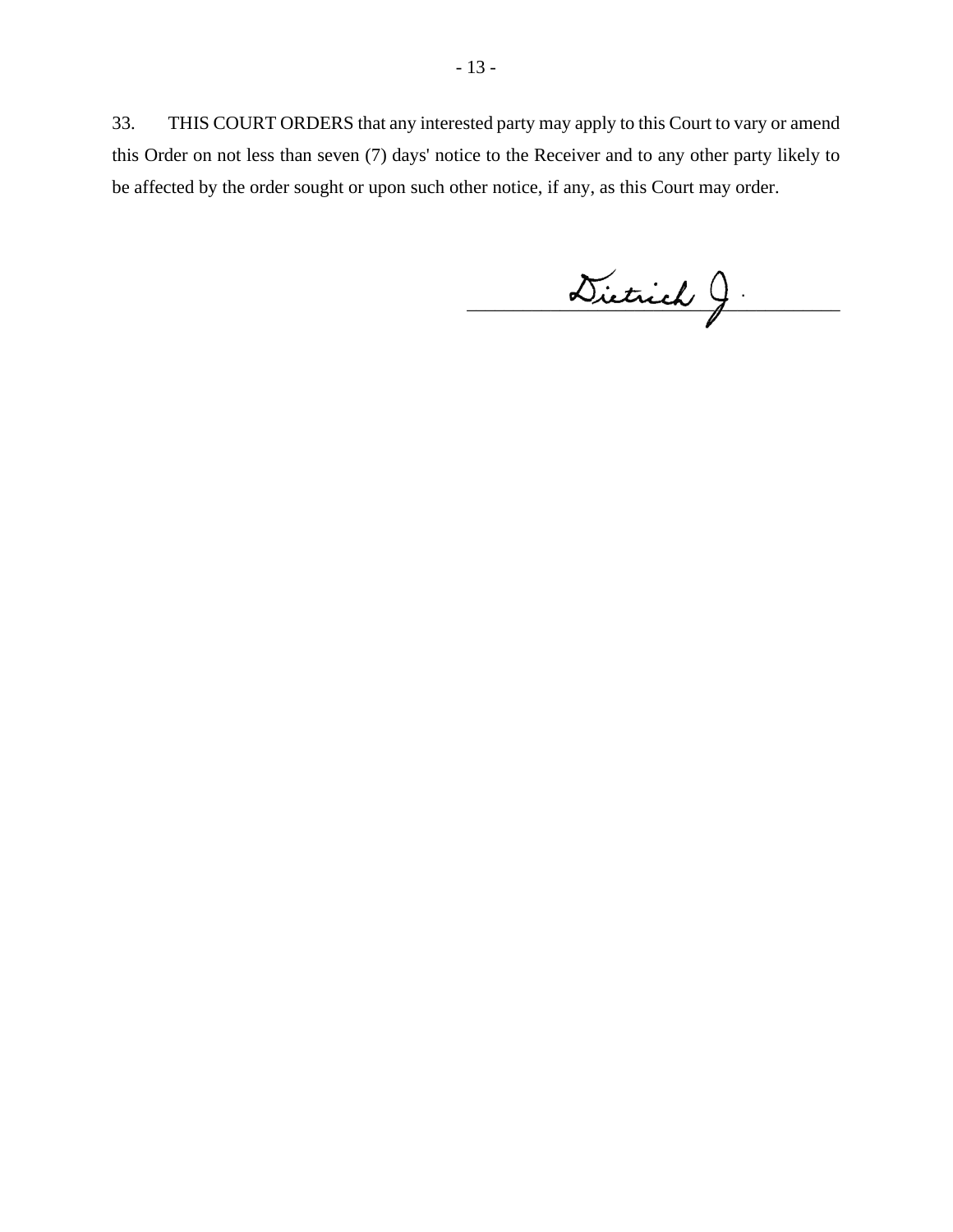### **SCHEDULE "A"**

#### **RECEIVER CERTIFICATE**

CERTIFICATE NO. \_\_\_\_\_\_\_\_\_\_\_\_\_\_

AMOUNT \$

1. THIS IS TO CERTIFY that RSM Canada Limited, the receiver (the "Receiver") of the Property, as such terms are defined in the Order of the Ontario Superior Court of Justice (Commercial List) (the "Court") dated the \_\_\_ day of \_\_\_\_\_\_, 2021 appointing the Receiver (the "Order") made in an application having Court file number CV-21-, has received as such Receiver from the holder of this certificate (the "Lender") the principal sum of \$\_\_\_\_\_\_\_\_\_, being part of the total principal sum of \$\_\_\_\_\_\_\_\_\_ which the Receiver is authorized to borrow under and pursuant to the Order.

2. The principal sum evidenced by this certificate is payable on demand by the Lender with interest thereon calculated and compounded [daily][monthly not in advance on the \_\_\_\_\_\_\_ day of each month] after the date hereof at a notional rate per annum equal to the rate of \_\_\_\_\_\_ per cent above the prime commercial lending rate of Bank of \_\_\_\_\_\_\_\_\_ from time to time.

3. Such principal sum with interest thereon is, by the terms of the Order, together with the principal sums and interest thereon of all other certificates issued by the Receiver pursuant to the Order or to any further order of the Court, a charge upon the whole of the Property, in priority to the security interests of any other person, but subject to the priority of the charges set out in the Order and in the *Bankruptcy and Insolvency Act*, and the right of the Receiver to indemnify itself out of such Property in respect of its remuneration and expenses.

4. All sums payable in respect of principal and interest under this certificate are payable at the main office of the Lender at Toronto, Ontario.

5. Until all liability in respect of this certificate has been terminated, no certificates creating charges ranking or purporting to rank in priority to this certificate shall be issued by the Receiver to any person other than the holder of this certificate without the prior written consent of the holder of this certificate.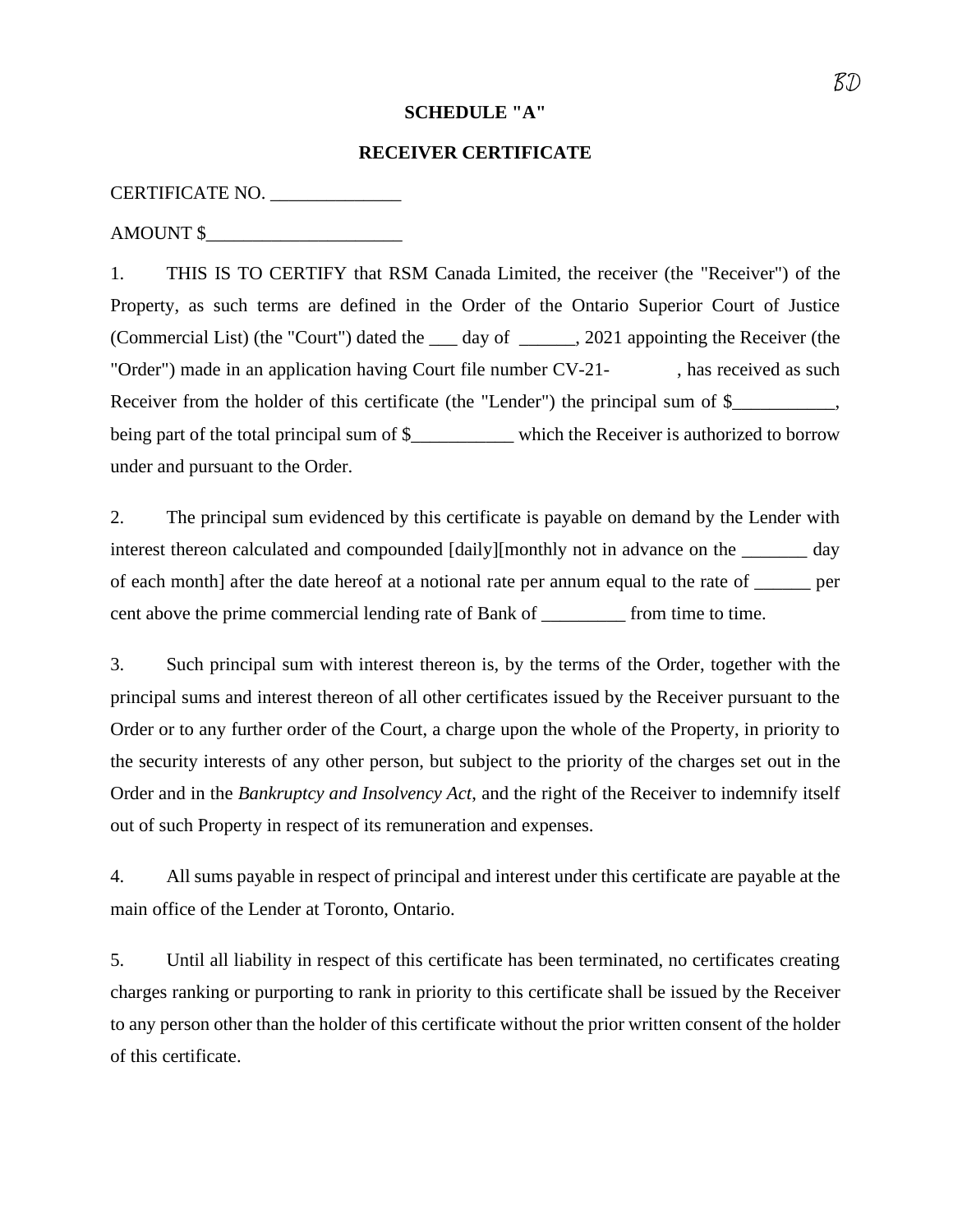6. The charge securing this certificate shall operate so as to permit the Receiver to deal with the Property as authorized by the Order and as authorized by any further or other order of the Court.

7. The Receiver does not undertake, and it is not under any personal liability, to pay any sum in respect of which it may issue certificates under the terms of the Order.

DATED the \_\_\_\_\_\_ day of \_\_\_\_\_\_\_\_\_\_\_\_\_\_, 2021\_.

RSM Canada Limited, solely in its capacity as Receiver of the Property, and not in its personal capacity

Per:

Name: Title: